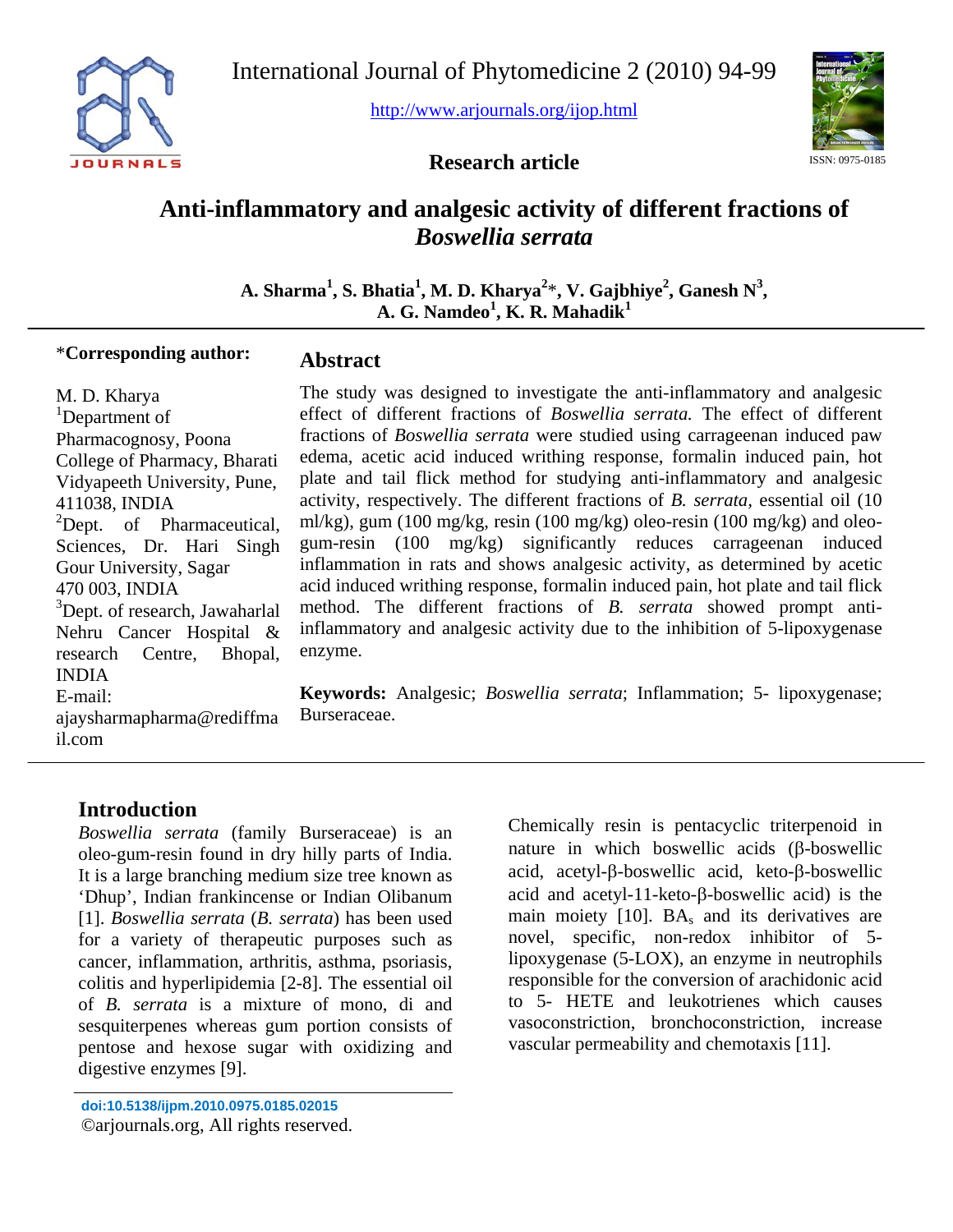#### **Materials and methods Materials**

Carrageenan, acetic acid, gum acacia, formalin, PVP were purchased from CDH, India. All chemicals used were of analytical reagent grade.

### **Plant material**

The oleo-gum-rein was collected from the local market and was authenticated in Botany Department of Dr. H.S. Gour University, Sagar (M.P.) India.

#### **Extraction and Isolation of gum essential oil and resin**

About 100 g shade dried samples were extracted with petroleum ether  $(60-80^{\circ}C)$  in a soxhlet apparatus to get oleo-resin (70.6g). The marc, which contains gum was dried and extracted with hot water to get aqueous extract (29.0 gm). The petroleum ether extract (oleo-resin) was freed from the solvent and hydrodistilled using clavenger apparatus to isolate essential oil (11.0 ml). After the complete removal of essential oil the water layer from the flask was decanted off. The resin (59.6 g) was dried and weighed [12].

#### **Animals**

Albino rats (100-150 g) of either sex maintained in standard conditions for temperature, relative humidity light/day cycle and feed with food and water ad libitum.

#### **Preparation of suspension of different fractions:**

The different fraction of *B. serrata* suspended in 2% gum acacia for oral administration while essential oil was given in the form of emulsion.

# **Anti-inflammatory activity**

#### *Carrageenan induced paw edema in rats*

Pedal inflammation in rats (100-150g) was described by Winter *et al*. (1962). Oedema was induced by subcutaneous administration of 0.1ml of 1% aqueous solution of carrageenan into right hind paws [13]. The test drug (oil, resin, oleoresin and oleo-gum-resin) is suspended in 1% solution of PVP and diluted with saline. The

control group received the vehicle (10 ml/kg body wt.). A test drug suspension (100mg/kg or 10ml/kg) was administered orally for 7 consecutive days prior to the infection of carrageenan paw volume were measured upto 5h after the carrageenan administration at an interval of 60 min and paw volume was measured with plethysmometer. Indomethacin (Guillen *et al*., 1997) and Ibuprofen (Choi *et al*., 2003) were used as standard drug [14, 15].

## **Analgesic activity**

## *Acetic acid induced writhing response*

Whittle (1999) performed acetic acid induced writhing response (abdominal constriction) in rats [16]. Vehicle, indomethacin (10 mg/kg) and test solution (100 mg/kg) were administered orally 30 min before the experiment and 0.1 ml per 10 g of 0.7% acetic acid saline was then injected i.p. 10 min after the injection. The number of writhing during the following 20 min period was counted. The per cent inhibition (% analgesic activity) was calculated by

% inhibition = 
$$
\frac{N - N^{t}}{N} \times 100
$$

Where,  $N =$  Average number of stretching of control per group

 $N<sup>t</sup>$  = Average number of stretching of test per group.

#### *Formalin induced pain in rats*

Pain was induced by injecting 0.05 ml of 2.5% formalin (40% formaldehyde) in distilled water in subplantar region of right hind paw. Rats (six per group) were given extract (100 mg/kg), indomethacin (10 mg/kg) and distill water (10 ml/kg) 30 min prior to injecting formalin. These rats were individually placed in transparent Plexiglas cage observation chamber. The amount of time spent licking and biting the injected paw was indicative of pain and was recovered in 0-5 min (first phase) and 15-30 min (second phase) [17].

% inhibition = 
$$
\frac{N - N^{t}}{N} \times 100
$$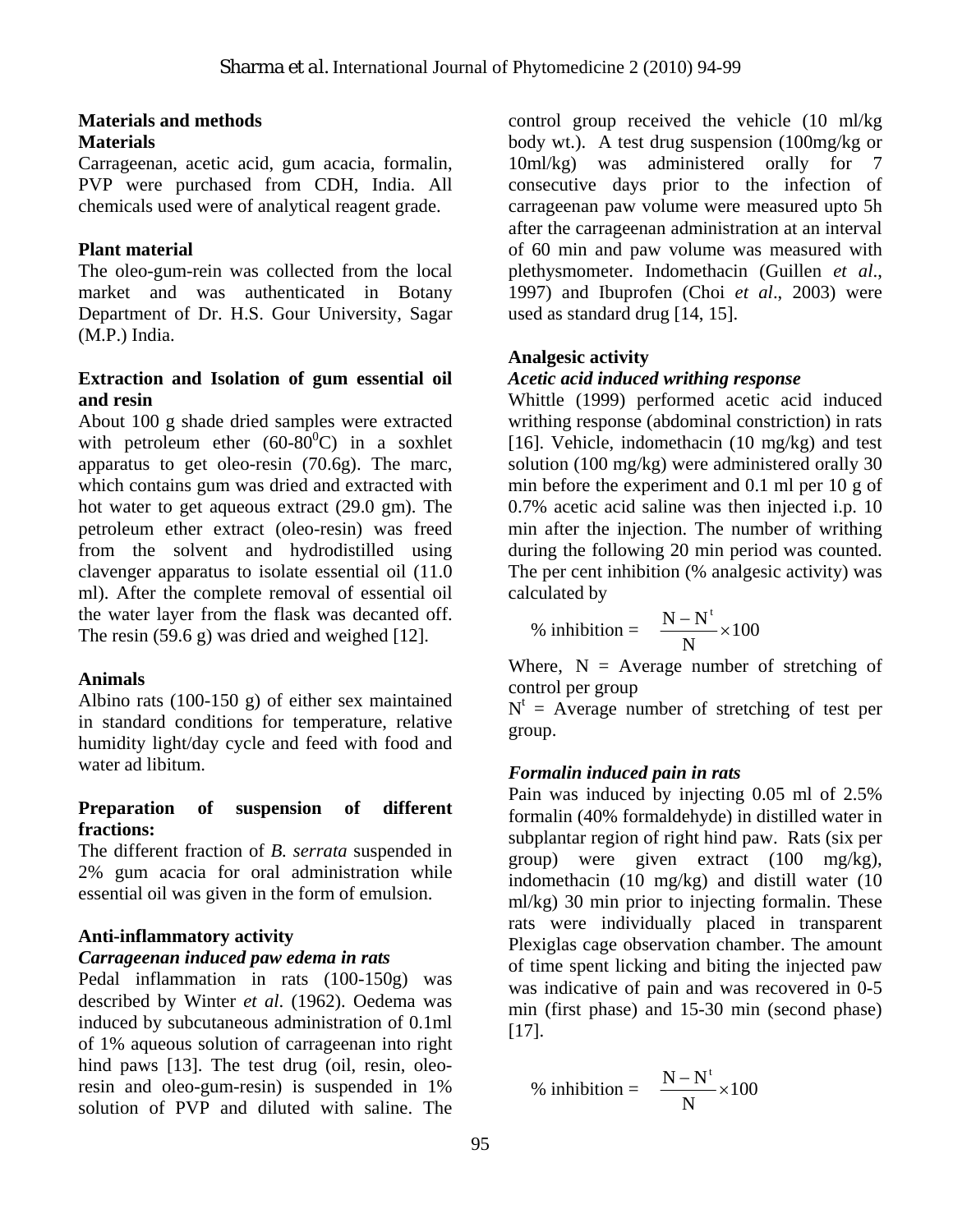Where,  $N =$  Average number of licking and biting in control per group

 $N<sup>t</sup>$  = Average number of licking and biting in test per group.

### *Tail flick method*

This method was described by Asongalem *et al*. (2004). Albino Rats (six per group) were used. This involve immersing extreme 3 cm of rats tail in water bath containing water at a temperature of  $55\pm0.5^{\circ}$ C within a few minute, the rats reacted by withdrawing the tail. The reaction time was recorded with a stop watch. Each animal served as its control at 0 and 10 min interval. The average of the two values was the initial reaction time. The test groups were given extract (100 mg/kg), ibuprofen (400 mg/kg) and distilled water (100 ml/kg). The reaction time for the test group was taken at interval 0.5-6 hr after a latency period of 30 min followed by the administration of the extract and drugs [18, 19].

## *Hot plate method*

The device consists of a water bath in which a metallic cylinder was placed. The temperature of the cylinder was set at  $55\pm0.5^{\circ}$ C [20]. Each rat (six per group) acted as its control before the treatment; the reaction time of each rat (licking of the fore paw or jumping response) was done at 0

and 10 min interval. The average of the two readings was obtained as the initial reaction time. The reaction time following the administration of the extract (100 mg/kg p.o.), indomethacin (10 mg/kg) and distill water (10 ml/kg) was measured at 0.5, 1-5 and 6 hr after a latency period of 30 min.

### **Statistical analysis**

All values are expressed as mean ±S.E.M. Statistical significance was determined by using student's t-test values with p<0.05 were considered significant.

# **Results**

# **Anti-inflammatory activity**

#### *Carrageenan induced paw edema in rats*

The essential oil (10 ml/kg), gum, resin, oleoresin and oleo-gum-resin significantly (as compared to control) and dose dependently reduced carrageenan induced paw edema in rats. The standard drug Ibuprofen and Indomethacin shows better inhibitory activity than different fractions of *B. serrata* as shown in Table 1. The lower the paw volume the better the activity. The inhibitory activity of different fractions is very close to ibuprofen.

| Group          | <b>Dose</b><br>(mg/kg,<br>$\mathbf{p}.\mathbf{o}$ .) | Swelling volume (ml) |                   |                  |                  |                   |
|----------------|------------------------------------------------------|----------------------|-------------------|------------------|------------------|-------------------|
|                |                                                      | 1(h)                 | 2(h)              | 3(h)             | 4(h)             | 5(h)              |
| Control        | 10                                                   | $1.65 \pm 0.02$      | $1.69 \pm 0.01$   | $1.80 \pm 0.19$  | $1.42\pm0.007$   | $1.15 \pm 0.012$  |
| Essential oil  | 10                                                   | $1.01 \pm 0.05*$     | $1.19 \pm 0.04$   | $1.36 \pm 0.03*$ | $1.12 \pm 0.05*$ | $1.10\pm0.04$     |
| Gum            | 100                                                  | $1.11\pm0.11*$       | $1.20 \pm 0.14$   | $1.34\pm0.07*$   | $1.15 \pm 0.04*$ | $1.13 \pm 0.06$   |
| Resin          | 100                                                  | $1.11 \pm 0.03*$     | $1.13 \pm 0.31*$  | $1.19 \pm 0.03*$ | $1.10\pm0.09*$   | $0.97 \pm 0.05$   |
| Oleo-resin     | 100                                                  | $1.13 \pm 0.04*$     | $1.14 \pm 0.007*$ | $0.98 \pm 0.06*$ | $0.90 \pm 0.04*$ | $0.85 \pm 0.05*$  |
| Oleo-gum-resin | 100                                                  | $0.80 \pm 0.03*$     | $0.89 \pm 0.06*$  | $0.93 \pm 0.03*$ | $0.97 \pm 0.02*$ | $1.15 \pm 0.03$   |
| Indomethacin   | 10                                                   | $0.92 \pm 0.04*$     | $0.61 \pm 0.10*$  | $0.83 \pm 0.03*$ | $0.91 \pm 0.03*$ | $0.86 \pm 0.03*$  |
| Ibuprofen      | 100                                                  | $0.96 \pm 0.01*$     | $0.98 \pm 0.01*$  | $0.93 \pm 0.03*$ | $0.90 \pm 0.02*$ | $0.70 \pm 0.003*$ |

**Table 1. Anti-inflammatory action of** *B. serrata* **in carrageenan induced paw edema.** 

All values are expressed as mean  $\pm$ S.E.M. p\*<0.05 considered significant (n=6).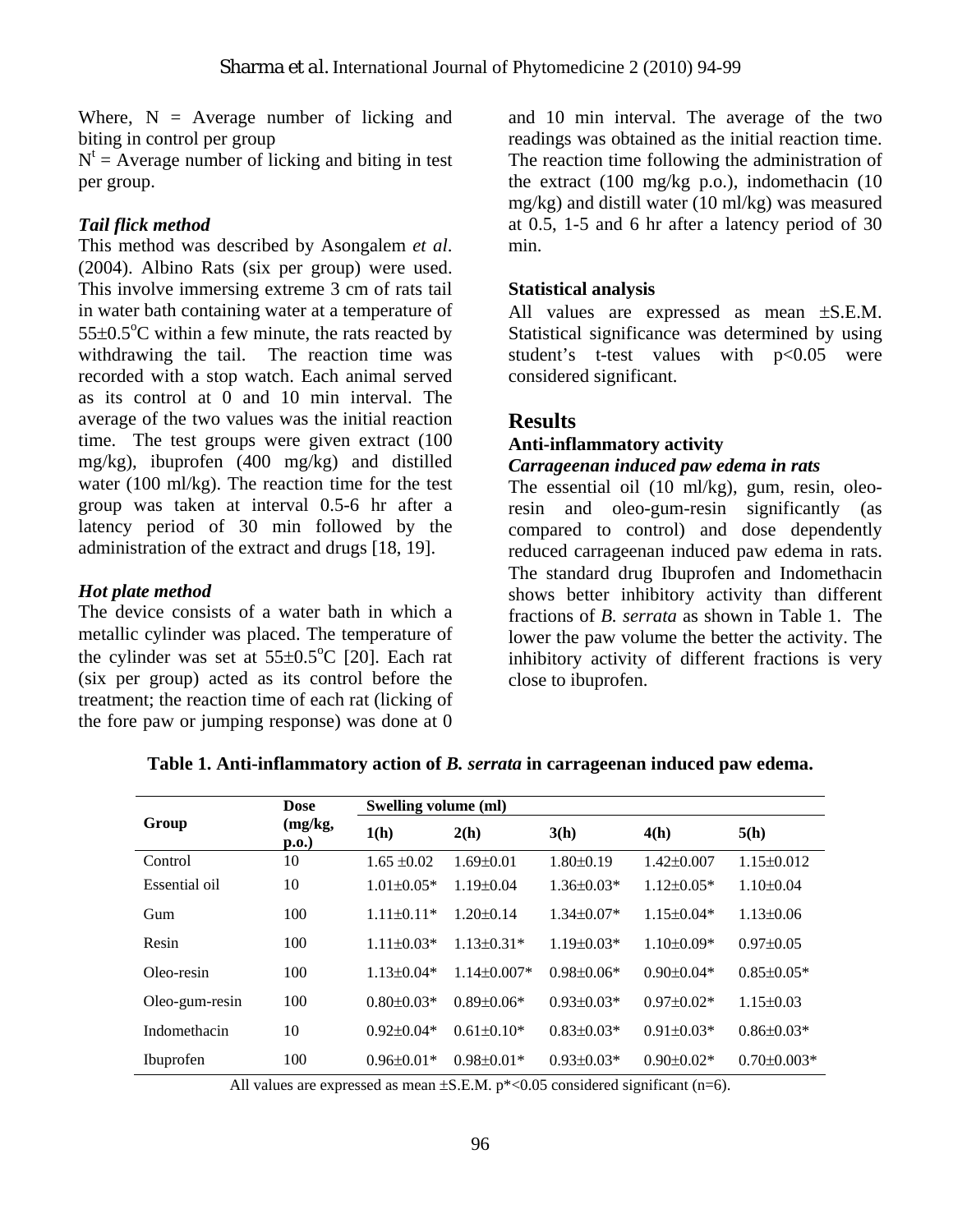#### **Analgesic activity**

#### *Acetic acid induced writhing response*

The different fractions of *B. serrata* reduce acetic acid induced writhing. The oleo-gum-resin fraction shows maximum inhibition (60.54) as compare to oil (20.70) and gum fraction (54.88). The results were shown in Table 2. The % inhibition is calculated by the following formula:

% inhibition = 
$$
\frac{N - N^{t}}{N} \times 100
$$

Where,  $N =$  Average number of writhing of control per group

 $N<sup>t</sup>$  = Average number of writhing of test per group.

#### *Formalin induced pain*

The different fractions of *B. serrata* reduce pain, induced by formalin, significantly and dose dependently (see Table 3). Between 0-5 min at a dose 100 mg/kg body wt. essential oil, gum, oleoresin and oleo-gum-resin are move patent than indomethacin while resin is slightly less potent. The % inhibition is calculated by the following formula:

% inhibition = 
$$
\frac{N - N^{t}}{N} \times 100
$$

Where,  $N =$  Average number of licking of control per group

 $N<sup>t</sup>$  = Average number of licking of test per group The first (0-5 min) and second (15-30 min) phase of formalin test corresponds to neurogenic and inflammatory pains, respectively. The different fractions of *B. serrata* had analgesic effect on both phase. The results were shown in Table 3.

#### *Tail flick method*

A significant reduction of painful sensation due to tail immersion in warm water was observed following oral administration of different fractions at a dose 100 (essential oil 10ml/kg). The effect was noticed after a latency period of 1 hr and it was done dependent. The analgesic effect of oleo-gum-resin is more than other fractions and also standard drug. The results were shown in Table 4.

#### *Hot Plate method*

To corroborate that the extract had no central analgesic actions, hot plate method were conducted. Significant results were noted at 100 mg/kg by different fractions was not due to central analgesic acting activities of the extract. This meant there was no opioid like receptor mediation involved. The different fractions at a dose 20 mg/kg shows greater effect than indomethacin 10 mg/kg. The results were shown in Table 5.

# **Discussion**

The anti-inflammatory and analgesic activity of different fractions of *B. serrata* was investigated in the present study. The carrageenan test was selected because of its sensitivity in defecting orally active anti-inflammatory agents particularly in the acute phase of inflammation [21, 22]. The intraplantar infection of carrageenan in rats leads to paw edema. Its first phase (0-2.5 h after injection of carrageenan) results from the concomitant release of mediators: histamine, serotonin and kinins on the vascular permeability. The second phase is correlated with leukotrienes. The oral administration of different fractions of *B. serrata* suppresses inflammation during the second phase. The oleo-gum-resin (200 mg/kg) shows maximum inhibitory response as compared to other fractions.

 The mechanism for testing analgesic was selected such that both centrally and peripherally mediated effects were investigated. The acetic acid induced abdominal constriction and tail immersion methods elucidated peripheral and central activity, respectively, while the formalin test investigated both. The hot plate method elucidates peripheral mediated effects [23].

The extract (100 and 200 mg/kg), administered orally, significantly inhibit acetic acid induced writhing in rats. There writhing are related to increase in the peritoneal level of prostaglandins and leukotrienes [24]. The result strongly suggests that the mechanism of action of extract may be linked to lipoxygenase and/or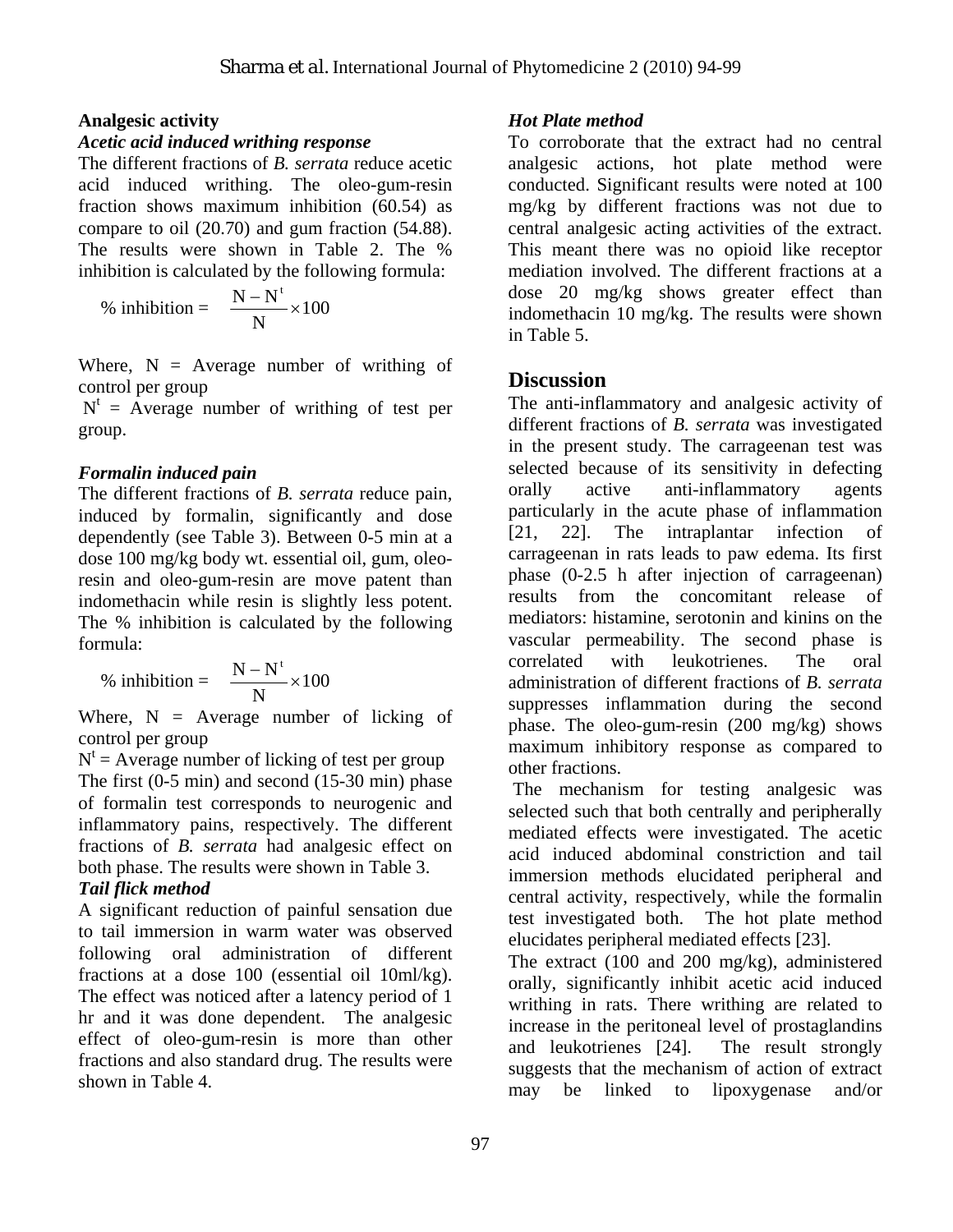cycloxygenase. In the formalin test there is distinctive biphasic nociceptive response termed neurogenic and inflammatory phases. Drugs that primarily act on central nervous system inhibit both phases equally while peripherally acting drugs inhibit the late phase [25]. The neurogenic and inflammatory phase is due to the release of substance P, histamine, serotonin, bradykinin prostaglandins and leukotrienes respectively. This test is very useful for not only assessing analgesic drugs but also helping in the elucidation of mode of action. The extract (100 and 200 mg/kg) was able to block both phases of formalin in the second phase (77.13 for essential oil). The oleogum-resin shows more inhibition (97.18) in the first phase than second phase (56.74).

Tail immersion model of analgesic assessment in best reserved for evaluating compounds for centrally acting analgesic activity. The oleo-gumresin (100 mg/kg) shows best effect after a latency period of 6 hr which is more than other fractions. To corrobate that the extract had no central analgesic acid, hot plate test [26] were conducted, significant effect noted for 200 mg/kg of different fraction in hot plate test were not due to central acting activities of the fraction. This mean there was no opioid receptors involved. The oleo-gum-resin (200 mg/kg) shows best activity after 5 h than other fractions and also indomethacin.

# **Conclusion**

In the present study anti-inflammatory and analgesic activity of different fractions of *B. serrata* was investigated by means of acetic acid induced writhing, formalin test, tail immersion model of analgesic assessment and hot plate method in rats. The oral administration of different fractions of *B. serrata* showed suppression of inflammation and mechanism of action of extract might be linked to lipoxygenase and/or cycloxygenase. The oleo-gum-resin showed maximum inhibitory response as compared to other fractions. The result strongly suggests that the oleo-gum-resin can be used efficiently as analgesic and anti-inflammatory agent.

# **Acknowledgement**

The authors are highly thankful to All India Council of Technical Education for providing Junior Research Fellowship to Mr. Saurabh Bhatia and Department of Biotechnology for providing Senior Research Fellowship to Mr. Ajay Sharma.

# **References**

- 1. Kokate CK, Purohit AP, Gokhale SB. 'Pharmacognosy', Nirali Prakashan, Pune. 2001; 412-413.
- 2. Shao Y, Ho CT, Chin CK, Badmaev V, Ma W, Huang MT. Inhibitory activity of Boswellic acids from Bosweliia serrata against human leukemia HL-60 cells in culture. Planta Medica. 1998; 64: 328-331.
- 3. Singh GB, Atal CK. Pharmacology of an extract of salai guggal ex-Boswellia serrata, a new non steroidal anti-inflammatory agent. Agent and Actions. 1986; 18: 407-412.
- 4. Sharma ML, Bani S, Singh GB. Anti-arthritic activity of Boswellic acids in BSA induced arthritis. Int. J. of Immunopharmacol. 1989; 11: 647-652.
- 5. Gupta I, Gupta V, Gupta S, Purohit A, Ludtke R, Safayhi H, Ammon HPT. Effect of Boswellia serrata gum resin in patient with bronchial asthma: Results of a double blind, placebo controlled 6 week clinical study. Euro. J. of Med. Res. 1998; 3: 511-514.
- 6. Chopra RN, Nayar SL, Chopra JC. Glossary of Indian medicinal plants, published by Council of Scientific and Industrial Research, New Delhi. 1956; 39.
- 7. Gupta I, Parihar A, Malhotra P, Gupta S, Ludtke A, Safayhi H, Ammon HPT. Ammon. Effects of gum resin of Boswellia serrata in patients with chronic colitis. Planta Medica 2001; 67: 391-395.
- 8. Pandey RS, Singh BK, Tripathi YB. Extract of gum resin of Boswellia serrata inhibits LPS induced nitric oxide production in rat macrophages along with hypolipidemic